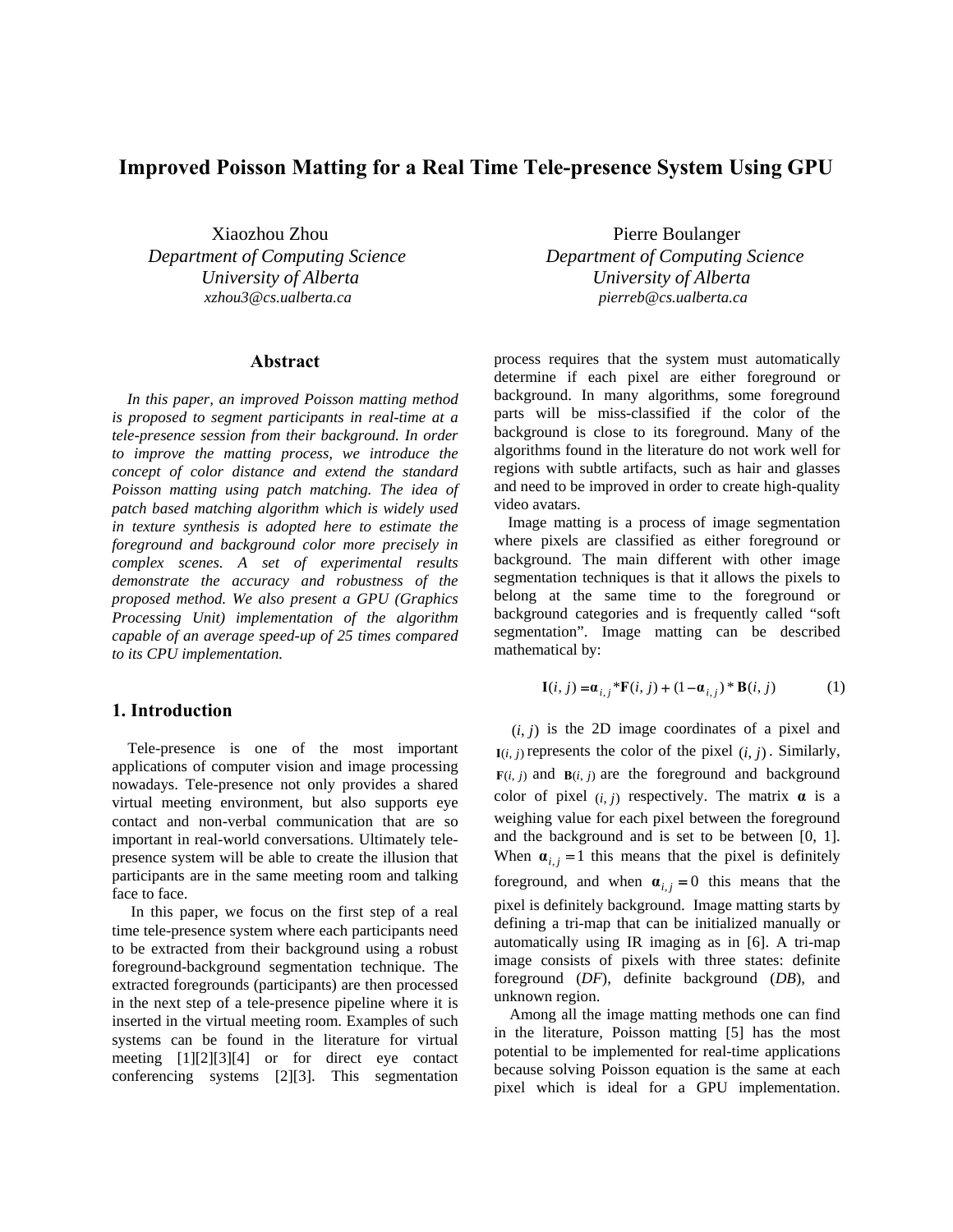Although the GPU processing power can help us reach our requirement for real time (30FPS), there are some constrains that must be imposed that will limit the quality of the matting results. First, the closest pixel (measured by the smallest Euclidean distance in color space) is chosen as the estimation of the foreground and background color in the unknown region. However, in real cases, the closest pixel color requirement is sometimes not the correct one. Moreover, this distance metric is not robust without neighbor and color information. In this paper, two algorithms are presented to overcome the shortcomings of the standard Poisson matting algorithm. The first improvement is based on a texture comparison technique of local patches [8], inspired by texture synthesis [7][8]. It takes advantage of the neighbor information and is employed to improve the estimation of the foreground and background. The other improvement is the use of color distance [10] to calculate the patch similarity. Color distance collects color information from RGB channels and simulates the YUV space. Experiment results demonstrate that the proposed methods enhance the accuracy of Poisson matting and works very well in the context of the realtime requirements for tele-presence.

 The paper is organized as following. Section 2 starts by presenting the so called "standard" Poisson matting algorithm and then illustrates how to extend this algorithm. Section 3 presents experiment results comparing the two methods and its speed-up using GPU. We will then conclude and describe our future work plan.

## **2. Improved Poisson Matting**

#### **2.1. Standard Poisson Matting**

There exist two different types of Poisson matting algorithms: global Poisson matting and local Poisson matting. Since local Poisson matting necessitates manual operation to post-process the matting result, in this paper, we will only deal with global Poisson matting as tele-presence require fully automatics segmentation. The main steps of Poisson matting as described in [5] are as following:

- (1) *Foreground and background initialization:* create a tri-map classification either manually or using IR illumination as described in [6] or range data is in  $[9]$ .
- (2) *Fill unknown regions:* for each pixel in the unknown region, find the nearest pixel in the definite foreground or definite background, and then copy the color from this pixel in two images *F* and *B*.

(3) <sup>α</sup> *Reconstruction:* according to the matting equation (1) described in [5], the partial derivatives of the original image is a combination of the derivative of the foreground image F and background image B and the weighing function **α** :

$$
\nabla \mathbf{I} = (\mathbf{F} - \mathbf{B}) \nabla \mathbf{\alpha}_{i,j} + \mathbf{\alpha}_{i,j} \nabla \mathbf{F} + (1 - \mathbf{\alpha}_{i,j}) \nabla \mathbf{B}
$$
(2)  
where  $\nabla = \left(\frac{\partial}{\partial x}, \frac{\partial}{\partial y}\right)$ .

 Assuming the foreground and background are smooth where  $\nabla$ **F** and  $\nabla$ **B** close to zero and by ignoring the two terms  $\mathbf{a}_{i,j} \nabla \mathbf{F}$  and  $(1 - \mathbf{a}_{i,j}) \nabla \mathbf{B}$ , Equation (2) can be rewritten as:

$$
\nabla a = \frac{\nabla I}{(F - B)}\tag{3}
$$

 Under Dirichlet boundary condition, the partial derivative of both sides of (3), matting equation is transformed into the form of a Poisson equation:

$$
\Delta \mathbf{a} = \text{div}\left(\frac{\nabla \mathbf{I}}{(\mathbf{F} - \mathbf{B})}\right) \tag{4}
$$

where 
$$
\Delta = \left(\frac{\partial^2}{\partial x^2} + \frac{\partial^2}{\partial y^2}\right)
$$
 (5)

- (4) *Refinement:* depending on the solution of Poisson equation, divide those pixels in the unknown region with **α** values greater than 0.95 to the definite foreground. The same to the background, those pixels whose **α** values less than 0.05 are added to the definite background.
- (5) Iterate step (3) and (4) until convergence.

Please refer to [5] for more details about global Poisson matting.

## **2.2.Matching Using Patch Related Information**

 Besides the tri-map, the image is divides into three parts: target foreground (*TF*), target background (*TB*) and unknown region. The unknown region is the same with the tri-map. Target foreground is composed by those pixels whose neighboring pixels in the same patch are also in the definite foreground. Target background has the similar definition.

Suppose  $\Psi(i, j)$  is a n x n patch centered at  $(i, j)$ , the pixels in patch  $\Psi(i, j)$  can be defined as:

$$
P(i, j) = \{(m, n) | (m, n) \in \Psi(i, j)\}\tag{6}
$$

Therefore, the target foreground is:

$$
TF = \{(s,t) | (s,t) \in DF, P(s,t) \subset DF\}
$$
 (7)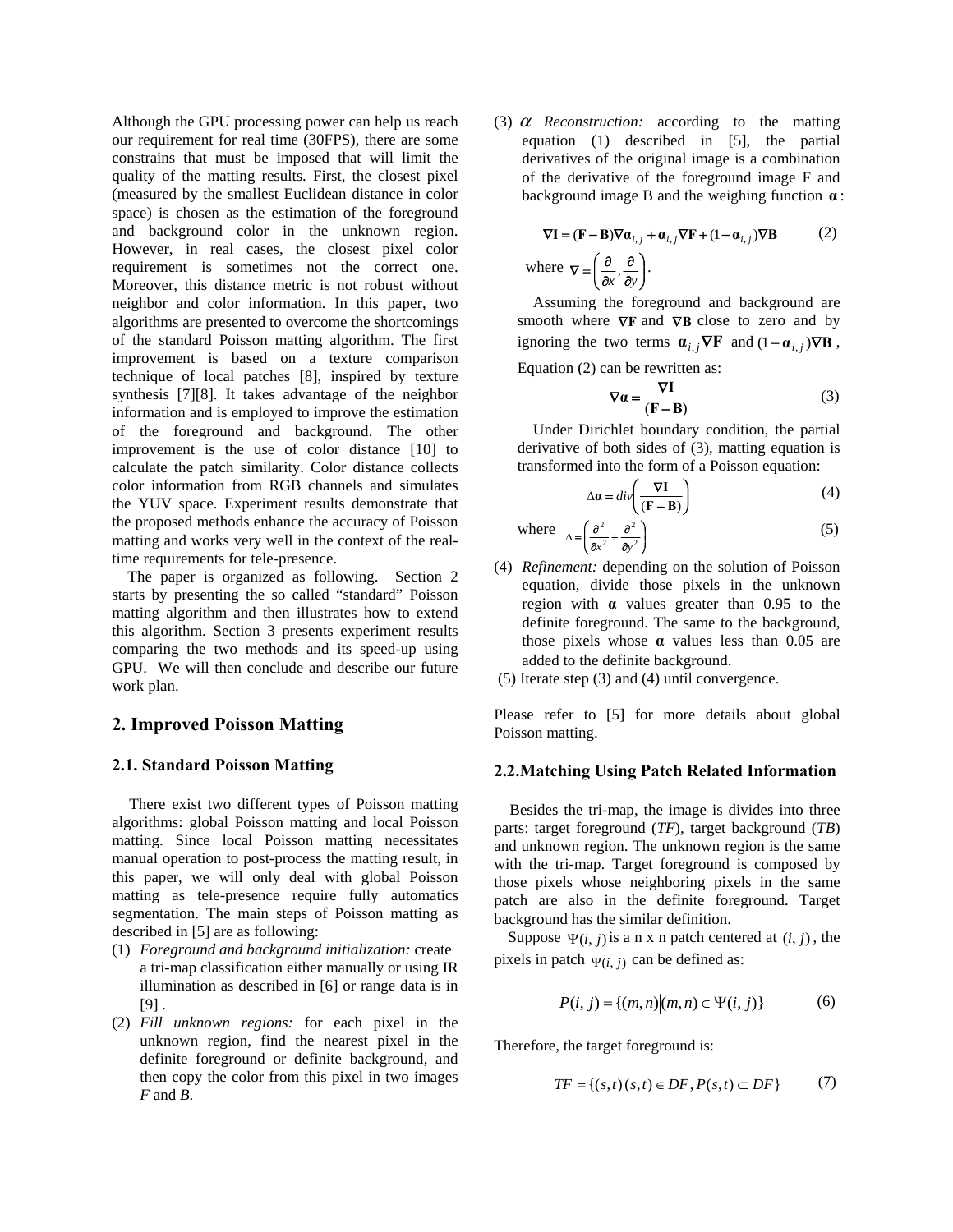$$
TB = \{(s,t) | (s,t) \in DB, P(s,t) \subset DB\}
$$
 (8)

The default patch size set in this paper is at a

Inspired by [7], the estimated foreground colors are not just copied from the nearest pixels in the definite foreground. Instead, for each patch  $\Psi(i, j)$  in the unknown region, we look at the closest patch  $\Psi(p,q)$  in the target foreground (with the smallest distance). Then, the estimated foreground color of pixel  $(i, j)$  is determined by the average color of a 3 x 3  $\Psi(p,q)$ . The estimated background is done in the same way.

Before the definition of the distance between two patches, we introduce a Euclidian distance for color. In traditional Poisson matting, the color images are converted to gray value where color information is lost. The same value in gray scale does not means they come from the same 3- channel color. In other words, the smallest color distance in gray scale level is not equal to the smallest color distance in color space. Therefore, the measure of distance of two patches has to be processed in color space.

Similarly, the target background is: A simple way to calculate the color difference is the sum of squared difference (SSD) of 3 channels in RGB space. However, RGB does not model how human perceive color. Ideally one should convert the color to the YUV space but that would increase the computation load during execution.

neighborhood of 9 x 9.<br>
Inspired by [7], the estimated foreground colors are<br>
and integrated in [10], a weighted Euclidean distance<br>
in RGB is described as:

$$
d = \sqrt{2*(R_1 - R_2)^2 + 4*(G_1 - G_2)^2 + 3*(B_1 - B_2)^2}
$$
 (9)

This function is a simulation of the color distance in YUV space while the calculation depends on the RGB values directly. In this way, the distance of two patches is defined as the sum of color distance between all pairs of corresponding pixels using Equation 10.

## **2.3. Color Distance 2.4.Estimation of Foreground and Background**

 In addition, the construction of estimated foreground and background has a certain order. We give a confidence value to each pixel in the unknown region. For pixel  $(i, j)$ , the confidence value is defined by how many pixels in  $\Psi(i, j)$  belong to the definite foreground or background regions. The pixel with the highest confidence value has the highest priority to choose the closest patch. All the confidence values are updated when the pixels with the highest confidence values have found the closest patches.



**Figure 1. Comparison between improved method and standard Poisson matting (Image 1): (a) original image (b) proposed method (c) standard Poisson matting (d) ground truth** 



**Figure 2. Comparison between improved method and standard Poisson matting (Image 2): (a) original image (b) proposed method (c) standard Poisson matting (d) ground truth**